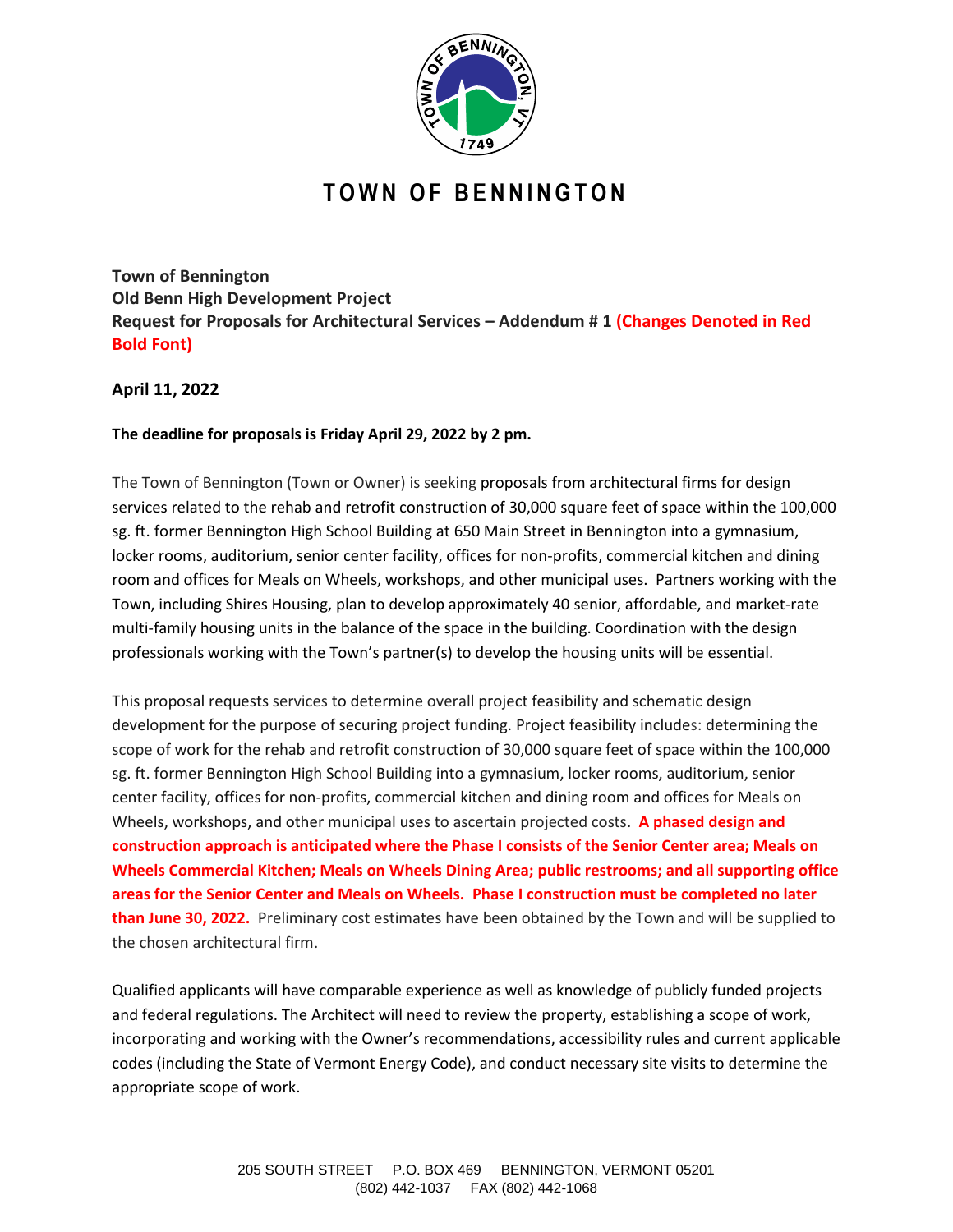The Town's intent is to review architect proposals and negotiate a contract with the selected firm for pre-development feasibility and schematic design work with the intent to contract with the selected architect for design development and project management through the construction phase of the project. Candidates with the most competitive proposals will be interviewed, if necessary.

Criteria for selection will be based on the following:

- The firm's experience with similar municipal projects;
- The firm's experience with affordable housing projects;
- Experience with publicly funded projects;
- Experience with permitting under the Vermont State Department of Public Safety and current building codes;
- Experience working with Owner's Representatives;
- Experience working with Efficiency Vermont;
- Quality of working drawings and bid documents;
- Experience with construction administration/management;
- Qualifications and/or experience of personnel assigned to the project;
- The firm's ability to work within the Owner's time frame;
- Costs.

The selected firm will choose one primary contact person from the predevelopment phase through the completion of all construction phases for the project. The architect must consult with the Owner's representatives in all matters relating to site layout, design, project cost, materials, quality control, change orders, and other issues impacting the cost and quality of construction.

In coordination with the Owner, the project architect will bid engineering services (as required), specifically: Civil, Structural, Electrical, Mechanical and Fire Protection. All design and engineering consultants will have contracts with the Architect. We will execute an AIA form of contract, as amended by the Owner as the contract between Architect and Owner, or current form that is acceptable to proposed funders.

The Owner will retain final approval of all decisions including the selection of project consultants, engineers, and general contractor. The Owner reserves the right to reject a bid for any reason.

#### *Financing*

All of the funding sources for this project have not been secured. We anticipate that the project will be funded by the Town of Bennington's ARPA allocation, State and Federal grants, and private donations.

## *Other Requirements*

The selected architect will be required to provide professional liability insurance coverage on this project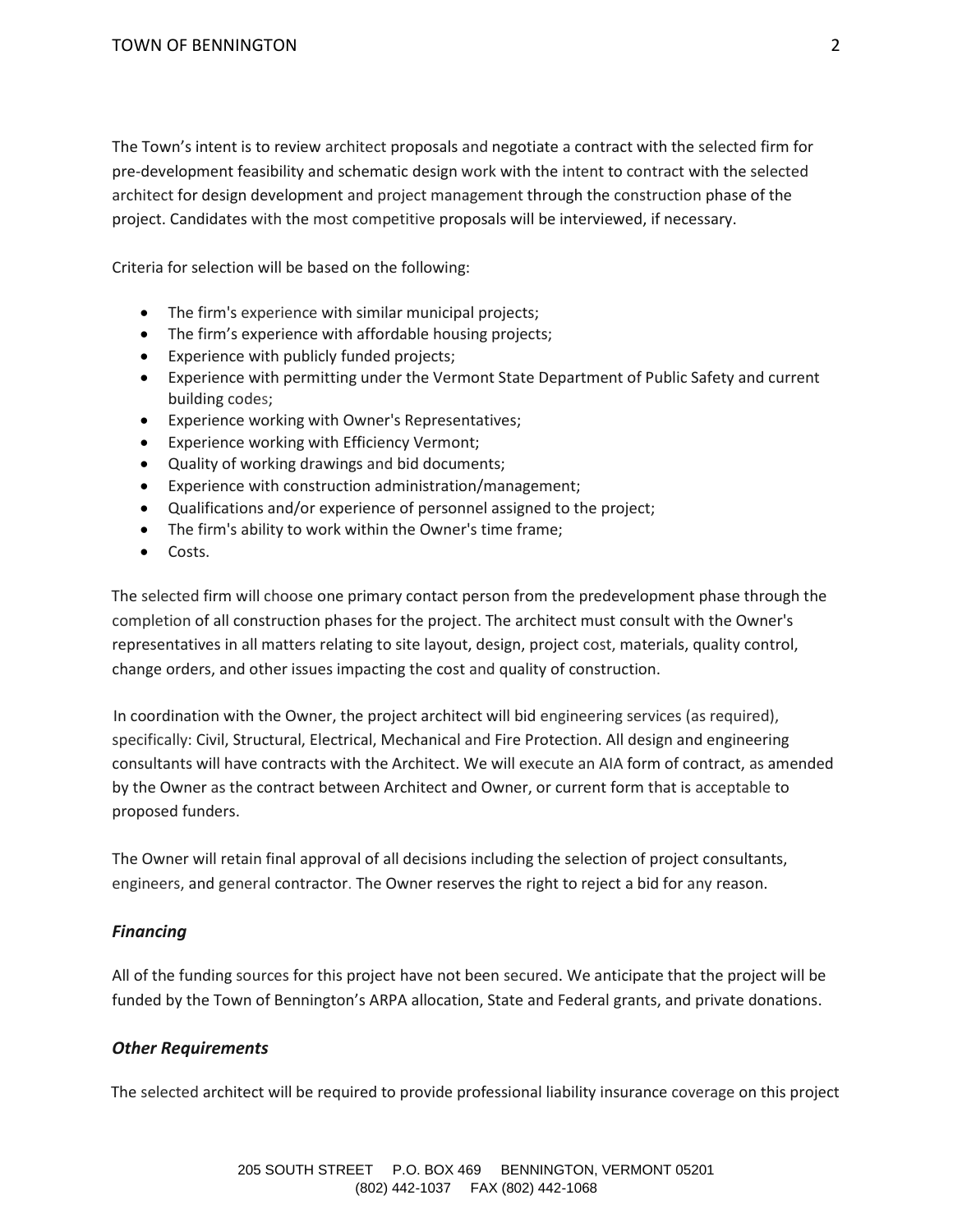with an annual aggregate of \$ 2,000,000.00 and \$ 1,000,000.00 per occurrence coverage.

## *The Scope of Project Feasibility Work*

The primary task of the feasibility work is to develop schematic design, a scope of work, and cost estimate for the project that meets the goals of the owner. The selected architect will:

- Attend meeting(s) with Owner and owner's selected consultants to review project feasibility;
- Identify permit requirements and related scheduling projections;
- Prepare preliminary outline specifications for cost estimating and develop cost estimates **in order to meet Phase I Construction Completion date.**

Time is of the essence as all improvements for the Senior Center Facility and Meals on Wheels must be completed no later than June 30, 2023. The selected architect will be expected to begin work on this project immediately. Predevelopment work will be structured as follows:

- Perform field visit(s) to the sites to become familiar with existing conditions;
- Provide preliminary drawings;
- Draft/final cost estimates, review the cost estimate summary, to be fine- tuned and updated as schematic plan development progresses. Cost estimates are to be revised and available in final form **in order to meet Phase I Construction Completion date.**
- Attend meeting(s) with Owner, to review existing conditions, discuss program, permit requirements, and preliminary layouts; confirm project scope, schedule and preliminary budgets;
- Prepare schematic drawings, including elevations;
- Prepare a final schematic site plan;
- Prepare a location map, identifying surrounding amenities from information provided by the Owner;
- Prepare and distribute meeting minutes' notes based on these design meetings with the Owner;
- Identify permit requirements and estimated costs;
- Prepare outline specification;
- Finalize detailed cost estimates and summarize for the Owner;
- Provide project scope descriptions.

## **Design Development, Construction Documents, Bidding, Construction Administration/Management:**

If the project is deemed feasible (including environmental clearance) by the Town, the Town expects to extend the contract with the selected Architect for the final design development, construction documents, bidding and negotiation, and contract administration/management phase.

• Attend meeting(s) with Owner, other consultants, funders and regulators to refine design and resolve conflicts;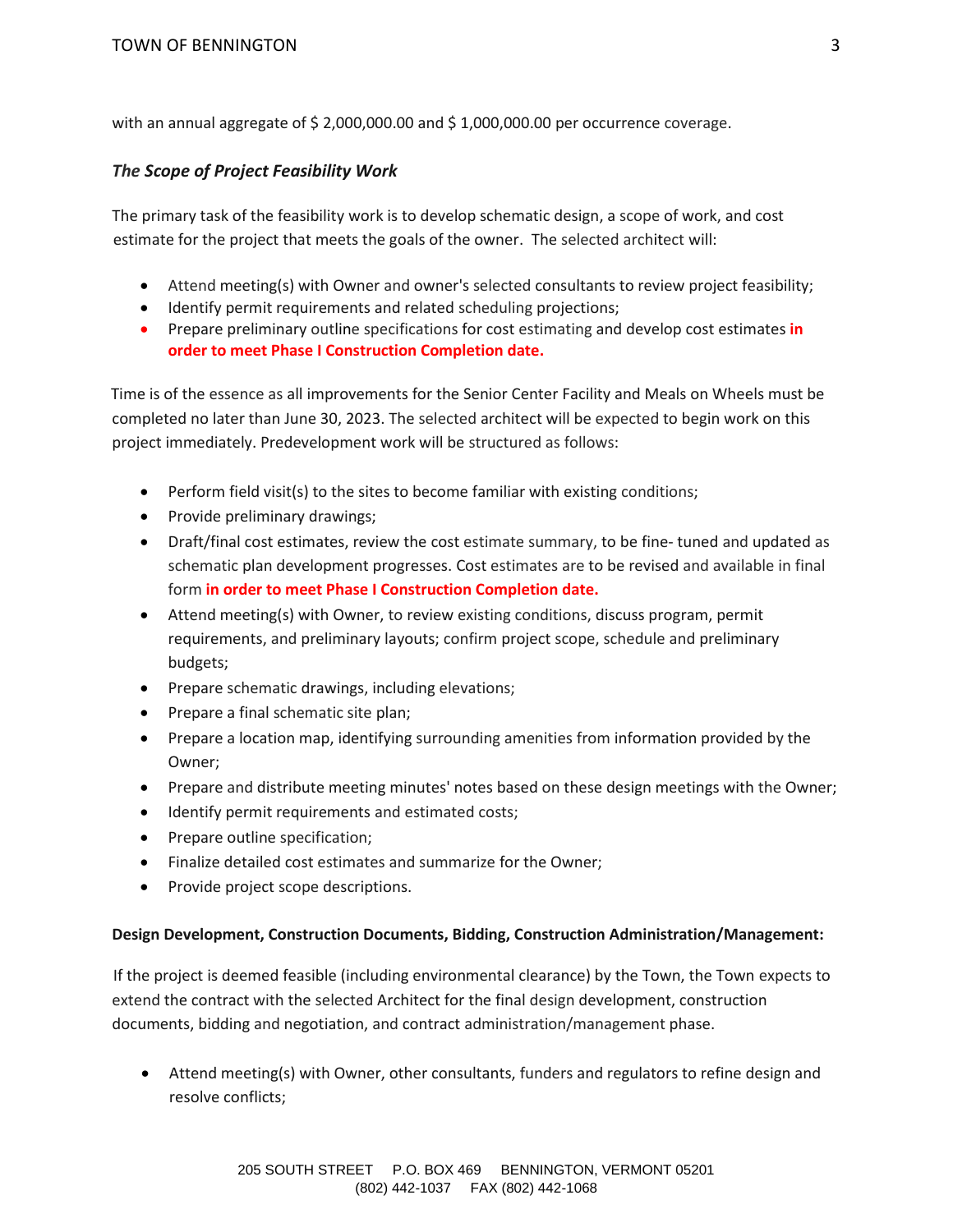- Solicit and obtain proposals from mechanical, electrical, civil, fire protection and structural engineers (as required) to be reviewed by both the architect and the Owner. Architect and Owner will select engineers for the project; the engineers will have a subcontract with the Architect;
- Obtain all necessary permits;
- Prepare a complete code and permit review;
- Produce drawings and information for local and state regulators, as required, including site plan; typical floor plans and building elevations;
- Complete required local permit applications (if needed) & attend local hearings;
- Meet with Public officials to review plans and to resolve design and permit issues;
- Refine and revise the design including further development of structural, mechanical, and electrical improvements;
- Work closely with engineers and consultants to coordinate site and building designs;
- Work to assure energy issues are addressed in the design and planning;
- Produce plans and specifications for review by the Owners. The architect should expect to have multiple design review meetings with the Owner and project design team;
- Assist in the finalization of costs, and value-engineering required;
- Perform construction administrative/management duties.

## *Project Schedule:*

The selected architect must be able to begin the work immediately as of the selection/notice to proceed; which is expected to be within a week of the deadline for proposals.

| <b>Optional Site Visit (meet at Benn High Cafeteria Entrance)</b>        | April 18, 2022 at 10:00 am    |
|--------------------------------------------------------------------------|-------------------------------|
| Architect proposals due:                                                 | April 29, 2022 by 2:00 PM     |
| Pre-development work commences:                                          | No Later Than May 7, 2022     |
| Pre-development work completed:                                          | No Later Than June 15, 2022   |
| Cost estimate complete:                                                  | No Later Than June 15, 2022   |
| Final designs development complete:                                      | No Later Than July 29, 2022   |
| <b>Phase I -- Construction Start:</b>                                    | No Later Than August 29, 2022 |
| <b>Phase I --</b> Senior Center & Meals on Wheels Construction Complete: | No Later Than June 30, 2023   |

**The above project schedule is a desired project schedule. Given the current project development, design, and construction environment the schedule may not be feasible, architect firms are encouraged to propose alternate project schedules to ensure Phase I completion no later than June 30, 2022.**

## *Proposal Submission Requirements:*

Please provide the following information. For the purpose of evaluating proposals, please assume a construction cost of \$ 4,000,000.00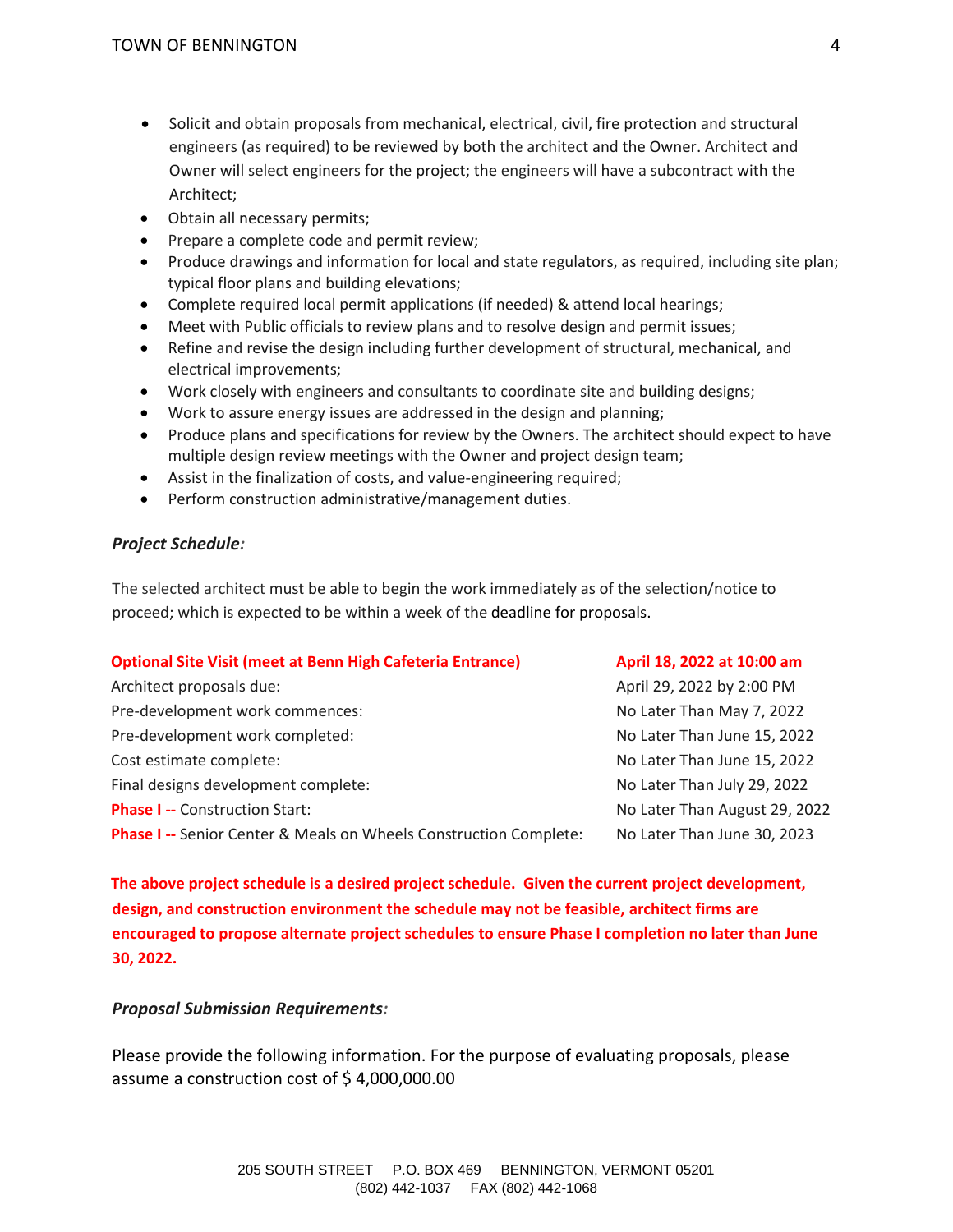- Responses to this RFP shall not be more than 20 pages in length (10 each double sided or 20 each single sided pages). Please provide a total of 5 copies of the submittal packet.
- Letter of interest including key personnel in your firm who would be working on this project, and the design experience of those individuals on projects of similar nature;
- Firm resume and brochure, including photos and descriptions of relevant completed projects;
- Three references of recent completed similar projects;
- Not-to-exceed price for all pre-development work;
- Not-to-exceed price for reimbursable expenses;
- Percentage mark-ups for consultants/engineers;
- Professional liability insurance coverage with an annual aggregate of \$2,000,000 and \$1,000,000 per occurrence will be required if we move forward with the AIA contract for design services. Please provide proof of insurance;
- Indicate your firm's availability for start- up, and commencement and completion dates;
- Percentage of construction price for full architectural services that includes:
	- o Design Development
	- o Construction Documents
	- o Bidding and Negotiation
	- o Construction Administration/Management

Responses to this RFP must be received per the schedule outlined in Paragraph 1 on page 1 of this RFP. Proposals must be submitted in a sealed envelope in print format either via mail or dropped off in person at the Town Office:

> Town of Bennington Attn: Paul T. Dansereau, Director of Facilities PO Box 469 205 South Street Bennington, Vermont, 05201

Additional requirements are as follows:

- i. Applicants are solely responsible for ensuring their proposals arrive on time.
- ii. Faxed proposals will not be accepted.
- iii. Late replies will not be considered

Please direct all questions via email to Paul Dansereau, Town of Bennington Director of Facilities, at [pdansereau@benningtonvt.org.](mailto:pdansereau@benningtonvt.org)

Minority-owned, women-owned and locally-owned businesses are encouraged to apply, and if applicable, should identify themselves as such.

## *Terms & Conditions*

The Town of Bennington reserves the right to accept or reject any or all proposals, with or without cause, and to waive immaterial defects and minor irregularities in responses. All decisions related to this solicitation by the Town of Bennington will be final. The Town of Bennington reserves the right to